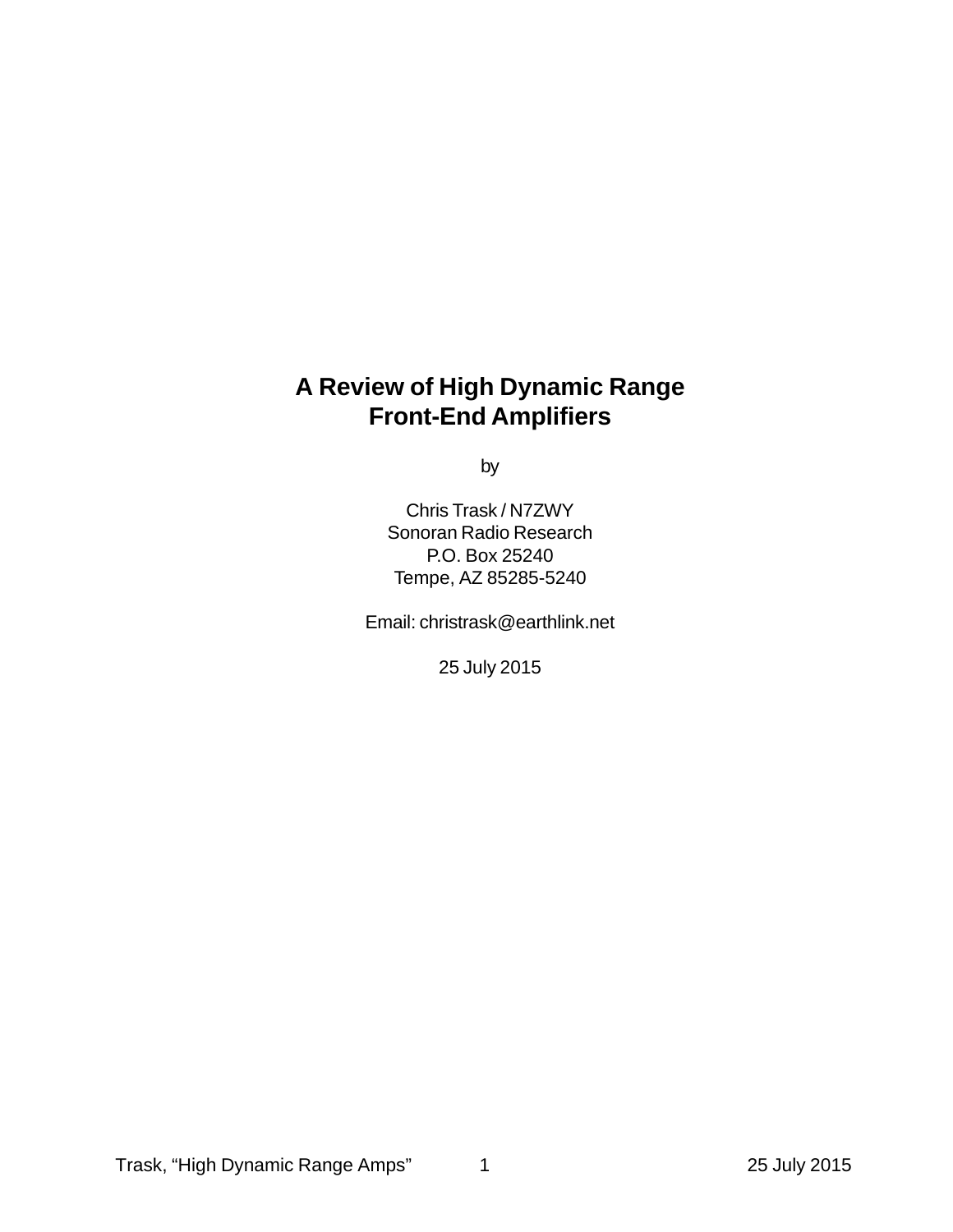#### **Introduction**

Designers of small-signal amplifiers, whether they be for telecommunications, radio astronomy, medical instrumentation, or audio, are forever faced with the problem of excess noise, often referred to as noise figure or noise temperature. Methods for decreasing the lowfrequency components of this excess noise, known as 1/f or shot noise, have been successfully addressed, however it has only been in recent years that high frequency noise components, known as thermal or flicker noise, have been dealt with.

In this paper, some popular methods for suppressing high frequency circuit noise in monolithic amplifiers will be reviewed, and alternative methods having wider application and suitable for realizations using discrete components will be proposed and examined. Both methods are also useful in the reduction of intermodulation distortion (IMD) products.

## **A Brief Overview of Semiconductor Device Noise**

Before getting involved with details of circuitry, it is necessary that we gain a minimal understanding of the nature of noise in solid state circuitry. The primary types of noise encountered are 1/f, also known as shot noise, and thermal, also known as flicker noise. This latter form of noise is generally wideband and of even spectral distribution, whereas the former is concentrated at lower frequencies, as its name suggests, and its spectral distrubution is inversely logarithmic, as is shown for a typical 2N4957 bipolar transistor in Fig. 1 (1). Both forms of noise are to be found in virtually all semiconductor devices, thermal noise being due primariy to bulk resistances in the semiconductor material while 1/f noise in bipolar transistors is due primarily to the fluctuation in the recombination rate of charge carriers in the emitter junction depletion layer (2). These noise sources are highly dependent on factors such



Figure 1 - Shot Noise Figure for a Typical Bipolar Transistor

as the collector (or drain) bias current  $(I<sub>c</sub>)$ , the collector-emitter (or drain-source) bias voltage  $(V_{CE})$ , and the source resistance  $(R_S)$  (3). Fig. 2 illustrates these dependencies for a typical 2N4401 bipolar transistor.

#### **Cancelling 1/f Noise**

The cancellation of 1/f noise has been reduced to practice in the design of both oscillators and lossless feedback (aka Norton) amplifiers by methods that are roughly similar.

 In oscillators, 1/f noise generated by the oscillator transistor is detected, amplified, and



Figure 2 - Wideband Noise Figure for a Typical Bipolar Transistor with Respect to Source Resistance and Collector Current

Trask, "High Dynamic Range Amps" 2 2 2 25 July 2015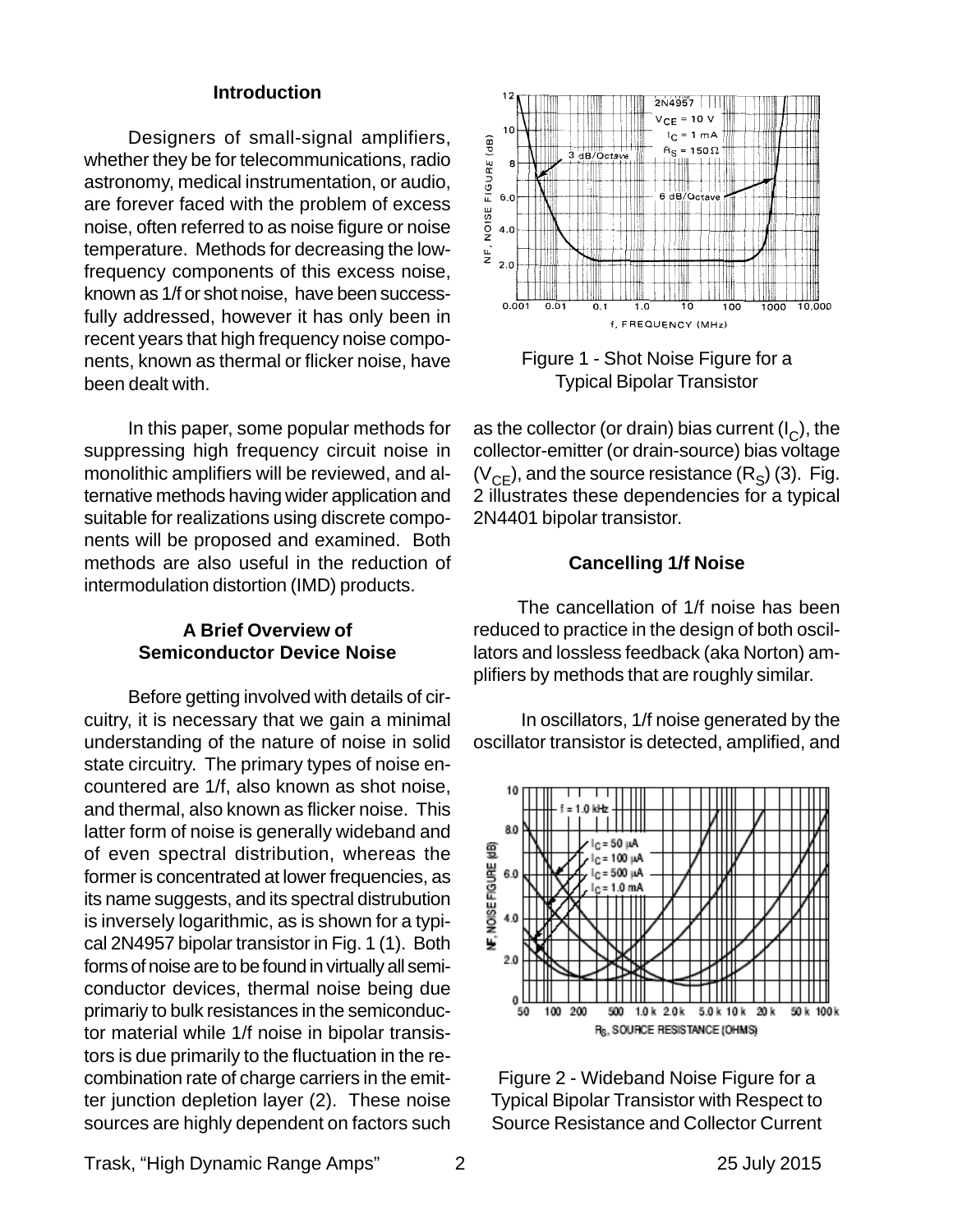inverted by a low-frequency low-noise device and then applied to the input of the oscillator device, forming a closed negative feedback loop, the result being that the lower 1/f noise of the low-frequency transistor dominates (4,5). This serves to greatly decrease the singlesideband (SSB) phase noise of the oscillator, which is a serious problem in microwave frequency sources.

In lossless feedback amplifiers, 1/f noise at the emitter of the amplifier device is detected, amplified, and inverted by a low-frequency lownoise device and then applied to the base of the amplifier device, again forming a closed negative feedback loop in which the lower 1/f noise of the low-frequency transistor dominates (6, 7). In amplifiers as well as active mixers, the 1/f noise modulates the bias current and in turn modulates the signal, creating both AM and FM noise that has the same baseband spectral characteristics to either side of the signal  $(2, 8, 9)$ .

Both methods are similar in concept to the method of active feedback proposed by Walls *et al* (8) and have been proven to be effective in the suppression of 1/f noise, however none of these methods are capable of reducing the effects of thermal noise.

## **The Bruccoleri Thermal Noise Canceling Amplifier**

An interesting innovation in small-signal amplifier design was proposed in 2002 by Bruccoleri et al of the University of Twente that cancels both thermal noise and IMD products (10, 11, 12, 13). Shown in it's basic form in Fig. 3, the Bruccoleri amplifier consists of a pair of amplifiers and a feedback resistor. The first amplifier  $A_1$  output has the amplified input signal as well as the IMD products and noise of the transistor, and the output signal is in opposite phase of the input signal. At the junction of the two resistors and the transistor gate, there is a small amount of signal that is of opposite





phase to the output signal and an equally small amount of the IMD products and output noise that is in phase with the output IMD products and noise. Amplifier  $A<sub>2</sub>$  then amplifies the junction signal so that its output has the IMD products and noise of the output of the feedback amplifier and which is of equal amplitude and opposite phase together with an amplified input signal that has the same phase and amplitude as the feedback amplifier. These two output signals are then summed, resulting in a doubling of the output signal and a reduction of the feedback amplifier IMD products and noise.

Unfortunately, the circuit is not capable of simultaneous noise and IMD cancellation, and further it is not capable of simultaneously canceling third-order  $(IM<sub>3</sub>)$  and second-order (IM<sub>2</sub>) products (10). Further, in the analysis of Fig. 3 amplifier  $A_2$  is considered to be both noise-and-distortion-free, Notwithstanding, a reasonable approximation to simultaneous cancellation is however achievable in practice. Despite these and other minor shortcomings, the circuit has gained some degree of popularity amongst designers of wideband amplifiers for television and telecommunications receivers (14, 15, 16, 17).

Trask, "High Dynamic Range Amps" 3 25 July 2015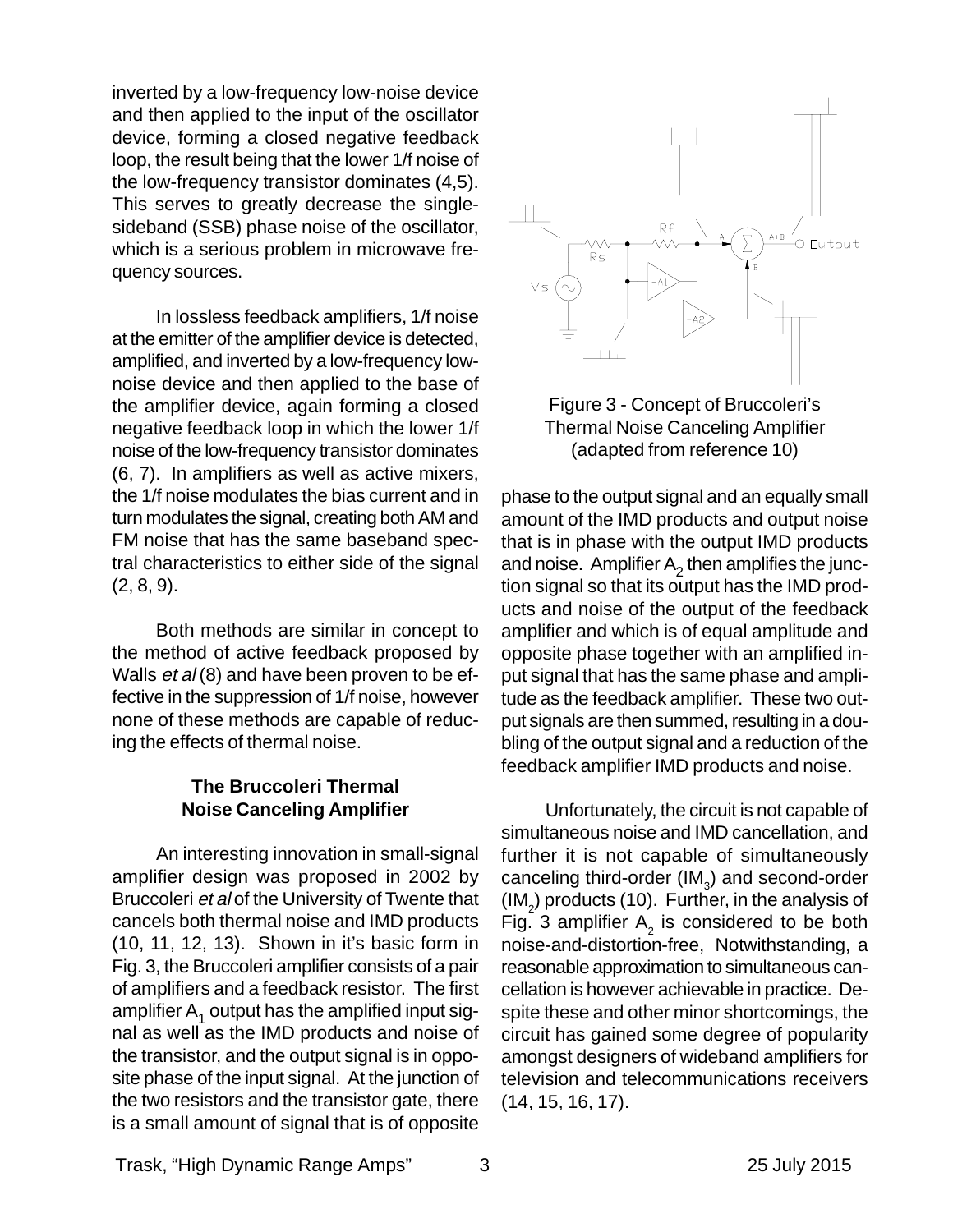



#### **The Discrete Bruccoleri Thermal Noise Canceling Amplifier**

As shown in Fig. 5, the Bruccoleri amplifier can be realised in discrete form. Here, transistor  ${\sf Q}^{}_4$  and resistors  ${\sf R}^{}_4$  and  ${\sf R}^{}_2$  comprise the negative feedback amplifier  $A_1$  of Fig. 3, while transistor  ${\sf Q}_{_{2}}$  and resistor  ${\sf R}_{_{3}}$  comprise amplifier A $_{_2}$  of Fig. 3. The power splitter/combiner consisting of transformer  $\mathsf{T}_{\scriptscriptstyle{1}}$  and resistor R4 comprise the summation function of Fig. 3. If the two transistors have similar characteristics and biasing, the amplifier has twice the signal gain of the negative feedback amplifier alone, while the output noise and IMD products remain the same, potentially giving the amplifier a 6dB advantage in dynamic range.

Considerable experimentation with this circuit proved to be disappointing, though the 3dB improvement in OIP $_{\rm 3}$  performance was realised.

#### **The Chin-Fu Signal Nulled Feedback Amplifier**

An interesting furtherance of the Bruccoleri amplifier was proposed by Chin-Fu et al in 2008 (18). Shown in its basic form in Fig. 6, the Chin-Fu amplifier retains the feedback topology of Bruccoleri's first amplifier  $A_1$ , but then modifies the second amplifier  $A_2$  so that just the noise and IMD products of ampli-



Signal Nulled Feedback Amplifier (adapted from reference 18)

fier A1 are amplified by amplifier  $A_2$ .

The method is quite simple in concept and is as follows: Since the phase of the output signal is opposite that of the input signal, there exists a point along  $R_{FR}$  in Fig. 3 where there is a virtual signal null. At the same time, the output noise and IMD products of amplifier  $A_1$  are not cancelled at this point, as shown in Fig. 6, where a voltage divider consisting of the two resistors  $R_{f2}$  and  $R_{f3}$  provides the desired signal nulling. Amplifier  $A_2$  amplifies and inverts the scaled noise and IMD products, then sums it at the output to provided the desired cancellation, the degree of which improves as the signal gain of amplifier  $A_2$  is increased

. A simplified version of the Chin-Fu amplifier is shown in Fig. 7, where the feedback resistor  $R_{f1}$  has been removed. The resistors  $R_{f2}$  and  $R_{f3}$  now serve as both the feedback





Trask, "High Dynamic Range Amps" 4 25 July 2015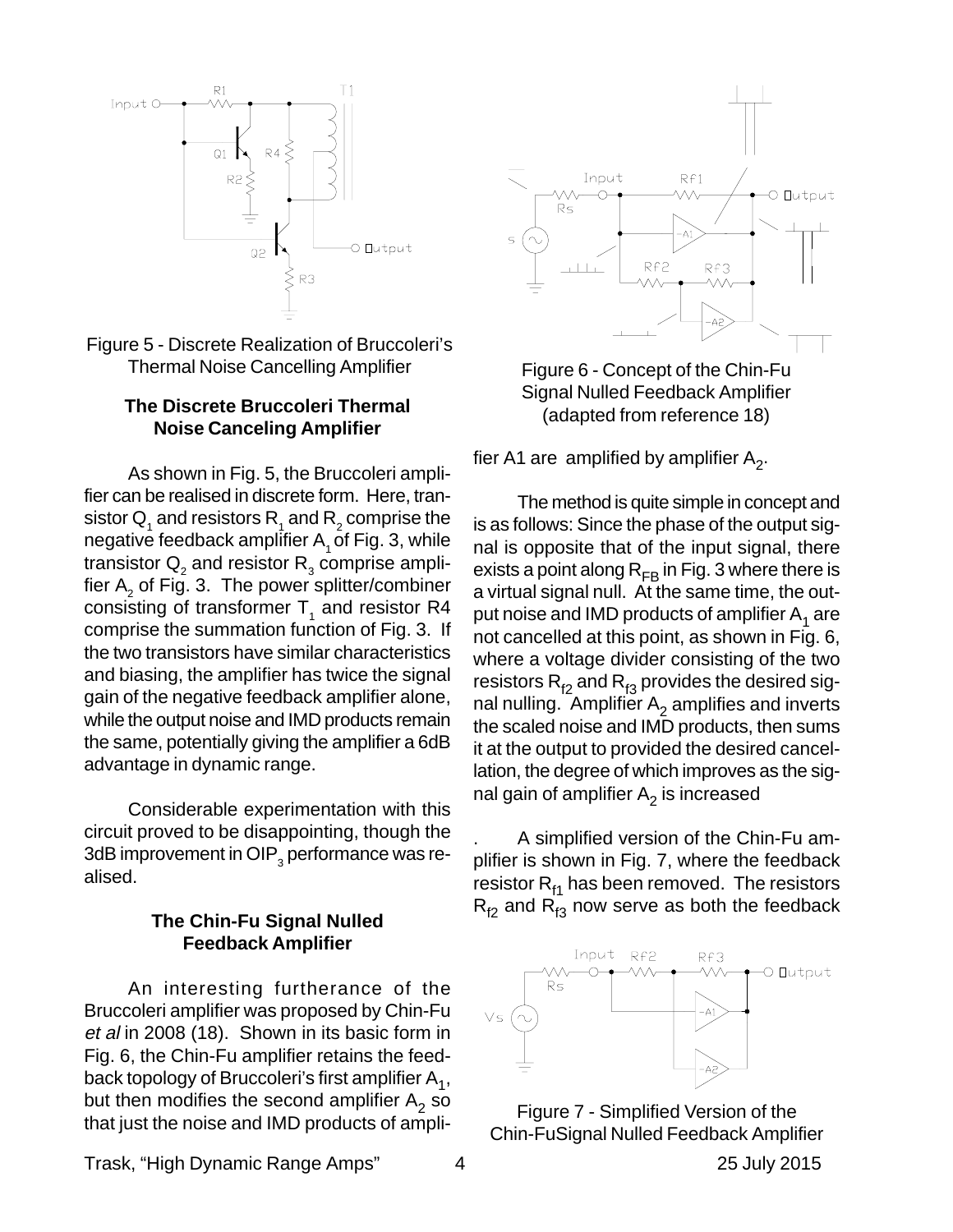path for amplifier  $A_1$  as well as the voltage divider for amplifier  $A<sub>2</sub>$  and the sum of their values is equal to the value of the removed resistor  $R_{f1}$ .

## **The Series/Shunt Feedback Amplifier**

The Bruccoleri and Chin-Fu amplifiers are certainly sources of inspiration for alternative approaches to the cancellation of thermal noise and IMD products. One such alternative can be realized by initially considering the series/ shunt feedback amplifier, shown in Fig. 8. Patented in 1970 (19), this topology has improved distortion characteristics over the negative feedback amplifier employed by Bruccoleri and Chin-Fu as it incorporates two negative feedback loops, the advantage being due to the fact that linearity in general improves as the number of feedback loops is increased (20, 21, 22). The value of the shunt feedback resistor  $R_{FB}$  is determined by:

$$
R_{FB} = R_s (1 + A_v) \tag{1}
$$

where  $R<sub>S</sub>$  is the source resistance and  $A<sub>V</sub>$  is the amplifier voltage gain. The value of the series feedback resistor  $R_E$  is determined by:

$$
R_{E} = \frac{1}{A_{V}} \left( \frac{R_{L} A_{V} R_{S}}{R_{L} + A_{V} R_{S}} \right)
$$
 (2)

where  $R_1$  is the load resistance. If  $R_1$  and  $R_5$ 



Feedback Amplifier

are identical, Eq. 2 reduces to:

$$
R_{E} = \frac{R_{L}^{2}}{R_{FB}}
$$
 (3)

which then needs to be adjusted so as to incorporate the finite emitter resistance  $r_{\rm e}$  of the transistor:

$$
R'_E = R_E - r_E \tag{4}
$$

$$
r_{\rm E} \approx \frac{r_{\rm bb}}{h_{\rm fe}} + \frac{k \, T}{q \, |I_{\rm c}|} \tag{5}
$$

where  $r_{\rm bb}$  is the base spreading resistance of the transistor, Ic is the collector current, q is 1.60218´10-19, k is Boltzman's constant  $(1.38066 \text{ }^{\circ}10^{-23})$ , and T is the absolute temperature (298.16º K).

Referring now to Fig. 9, we now observe the IMD characteristics of the amplifier. Since the bulk of the distortion is a result of the nonlinearities of the base-emitter junction of the transistor, the IMD products also appear at the transistor emitter, and then appear amplified and inverted at the collector. The shunt feedback resistor Rfb of Fig. 8 has been divided into two resistors  $R_{FB1}$  and  $R_{FB2}$ , the values of which are determined by:

$$
R_{FB1} = R_s \tag{6}
$$

$$
R_{FB2} = A_V R_S \tag{7}
$$

so as to produce a virtual signal ground at their junction so that the signal is nulled and a scaled version of the noise and IMD products are now present. This is most convenient as we can now detect and measure the transistor noise and IMD products without any signal present.

## **The Discrete Chin-Fu Signal Nulled Feedback Amplifier**

Applying the modified series/shunt amplifier of Fig. 9 to the modified Chin-Fu amplifier of Fig. 7 results in the convenient and elegant topology of Fig. 9 where amplifier A1 of Fig. 7

Trask, "High Dynamic Range Amps" 5 25 July 2015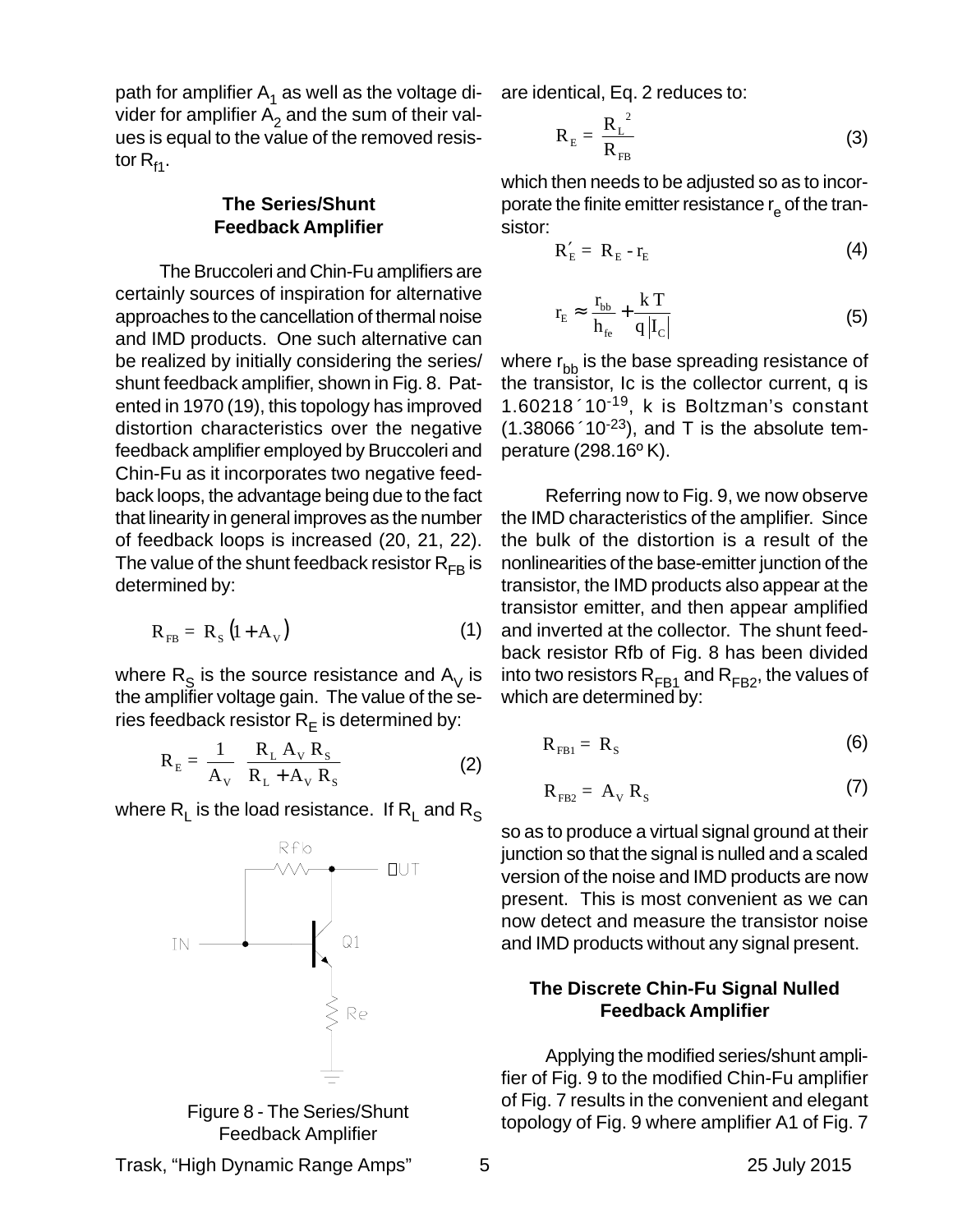



consists of transistor  $\mathsf{Q}_{_{1}}$  and resistor Re and amplifier  $\mathsf{A}_2$  of Fig. 7 consists of the commonemitter amplifier Q2 , whence will be referred to as the noise/error amplifier.

When considering the noise/error amplifier as being noiseless, as the gain of  $\mathsf{Q}_2^{}$  is increased, the noise and IMD products seen at the input to the noise/error amplifier, being the junction of  $R_{FB1}$  and  $R_{FB2}$ , will diminish to zero as the gain approaches infinity. This in turn results in no noise or IMD products at the amplifier output.

With regard to practical realization, for fi-





nite values of gain for  ${\mathsf Q}_2$  there will remain some small amount of noise and IMD products from signal amplifier transistor  ${\sf Q}^{}_{_1}$  appearing at the output which will be added the noise of the noise/error amplifier transistor  $\mathsf{Q}_{_2}.$ 

At the same time, owing to the lack of desired signal at the base of  ${\mathsf Q}_2^{},$  the amount of IMD products generated by the noise/error amplifier will be insignificant. Consequently, the dynamic range requirements for  $\mathsf{Q}_2$  are greatly diminished, which which results in a significant degree of flexibility in the overall design. Returning to the earlier discussion about the dependency of NF on biasing conditions, transistor  ${\sf Q}_2$  can be operated at an appreciably lower bias current where it has a more favourable NF, while still having sufficient dynamic range to accomodate the low levels of noise and IMD products from signal amplifier  $\,$  transistor  ${\sf Q}_{{}_{\!1}}$ .

#### **Prototype Design and Evaluation**

A protype push-pull amplifier using a pair of simplified Chin-Fu amplifiers having 12dB of gain was constructed and evaluated, the schematic of which is shown in Fig. 10. Using Eq. 6, the value for resistors  $R_4$  and  $R_6$  is:

$$
\mathbf{R}_4 = \mathbf{R}_6 = 2 \,\mathbf{N}^2 \,\mathbf{R}_S \tag{8}
$$

where N is the turns ratio of the 1:N:N transformers  $T_1$  and  $T_2$ . Using Eq. 7, the value for resistors  $R_5$  and  $\overline{R}_7$  is determined by:

$$
\mathbf{R}_5 = \mathbf{R}_7 = 2 \mathbf{N}^2 \mathbf{R}_S \mathbf{A}_V \tag{9}
$$

Using Eq. 3, Eq. 4, Eq. 8, and Eq. 9, the emitter resistor R'<sub>E</sub> required is:

$$
R'_{E} = \frac{1}{A_{V}} \left( \frac{(2 N^{2} R_{L}) R_{5}}{2 N^{2} R_{L} + R_{5}} \right) - r_{e} =
$$

$$
= \frac{1}{A_{V}} \left( \frac{R_{5} R_{4}}{R_{5} + R_{4}} \right) - r_{e} \Big|_{R_{S} = R_{L}}
$$
(10)

where  $r_{E}$  is the emitter resistance, determined by Eq. 5. The resistor network consisting of

Trask, "High Dynamic Range Amps" 6 25 July 2015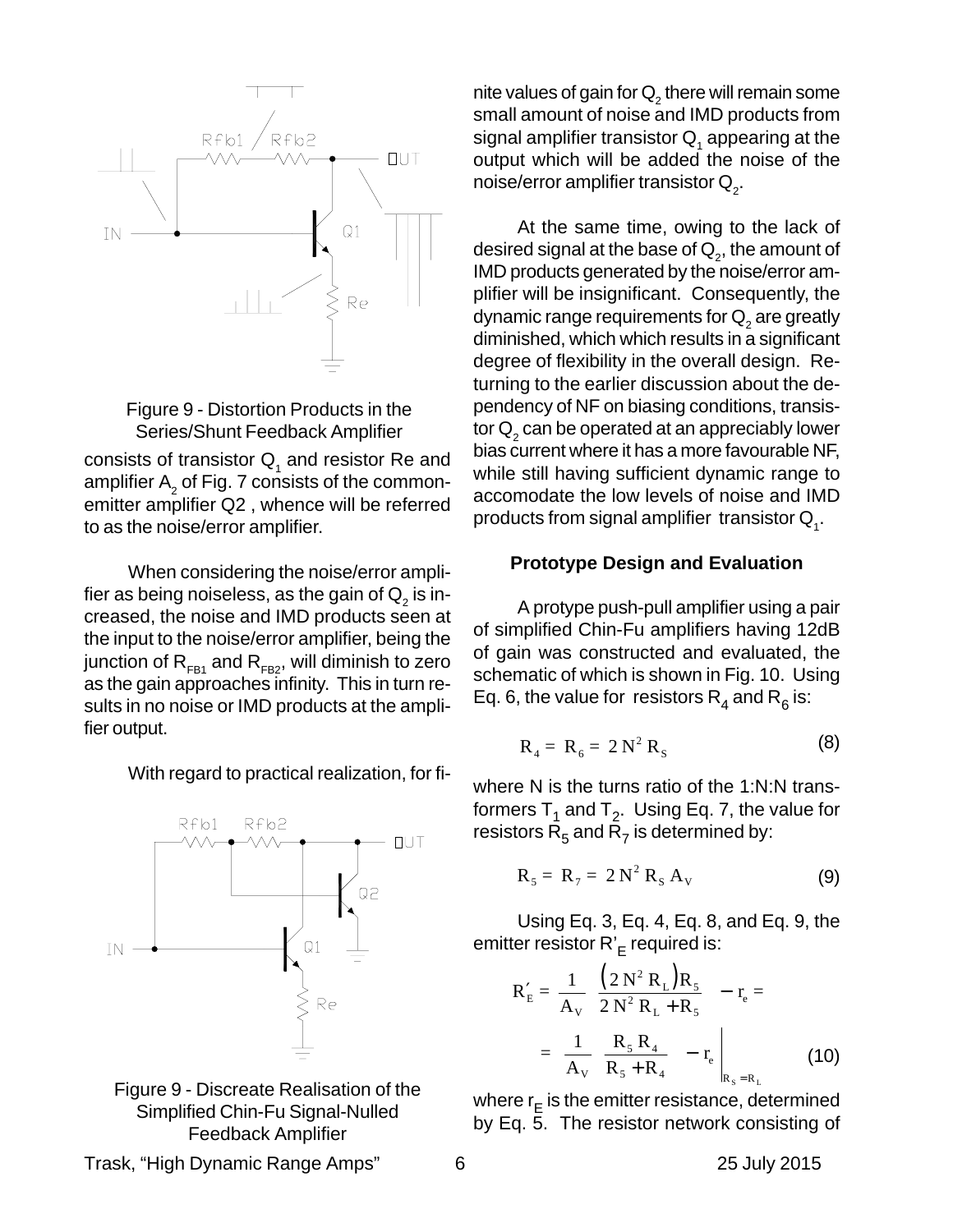

Figure 10 - 12dB Simplified Li Amplifier Schematic and Parts List

 $\mathsf{R}_{_{1}},\mathsf{R}_{_{2}},$  and  $\mathsf{R}_{_{3}}$  is convenient as it allows for the use of encapsulated resistor network SIPs that track far better over temperature than do individual resistors, and the value for  $\mathsf{R}_{_{1}},\mathsf{R}_{_{2}},$  and  $\mathsf{R}_{_{3}}$ is determined by:

$$
R_1 = R_2 = R_3 = 3R'_E
$$
 (11)

Resistor  $R_{10}$  is selected to produce the desired collector current for the signal amplifier transistors  $Q_1$  and  $Q_2$ , while resistors  $R_8$ and  $R_{q}$  are selected to produce the desired collector current for the noise/error amplifier transistors  $Q_3$  and  $Q_4$ .

A considerable amount of testing was done with this circuit at a frequency of 10MHz, exploring various collector currents for  $Q_1/Q_2$ and  $Q_{\alpha}/Q_{\alpha}$ . In the end, a collector current of 10mA for  $Q_1/Q_2$  was found to give the best combined performances for NF and IMD, and the collector current for  $Q_3/Q_4$  was varied over a range to provide a performance range suitable for demonstrating the performance that can be attained, which is shown in Fig. 11. Note that there is a fairly decent improvement in NF for a  $Q_3/Q_4$  collector current of 150mA, but there is little improvement in IMD performance even with a  $Q_{\gamma}/Q_{4}$  collector current of 1mA. This may be due to the NF of  $Q_3/Q_4$  deteriorating with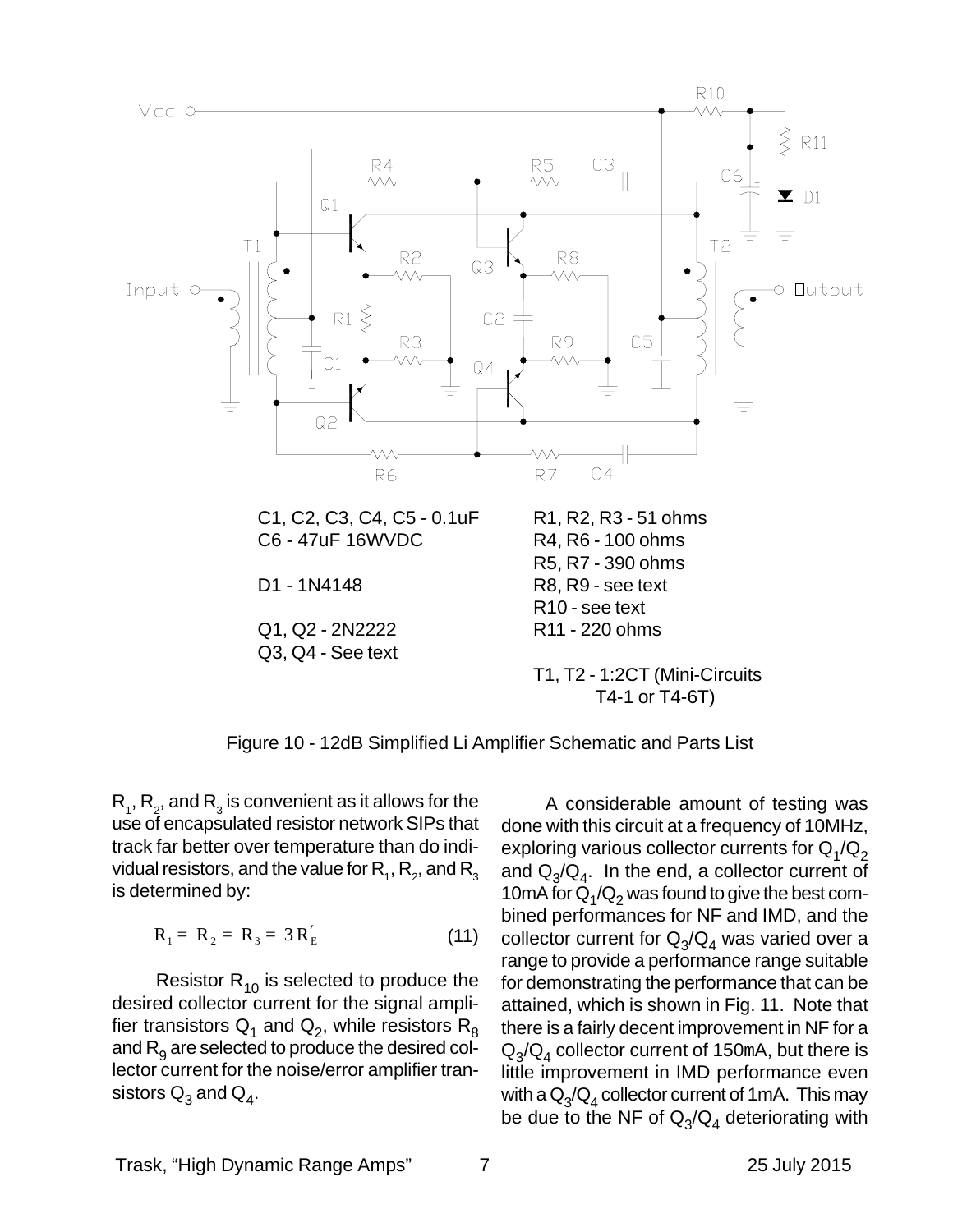

Figure 11 - IMD and Noise Figure Performance vs. Error Amplifier Current

increased collector current, resulting in masking the closed-loop NF improvement of Q1/Q2. Though a bit disappointing with regard to the lack of appreciable improvement in IMD performance, the NF results show that there is some value to this topology, and further investigation with different transistors may prove worthwhile.

#### **The Augmented Series/Shunt Feedback Amplifier**

The supposition that noise from  $Q_3/Q_4$  in the simplified Chin-Fu amplifier is impacting the overall NF of the amplifier begs the question if a similar amplifier can be devised that does not require an active noise/error amplification stage. One such possibility is shown in Fig. 12, where the error/noise signal at the virtual signal ground at the junction of  $R_{fb1}$  and  $R_{fb2}$  is coupled to the base of of the amplifier transistor  $Q_1$  by way of a signal combiner, thus augmenting the amplifier by providing an additional feedback loop that consists of just the inverted and scaled IMD products and noise of  $Q_1$ . Initially this would be considered to be impractical as the input ports of the signal combiner should be isolated. However, an approximation can be made by realising that the signal input port and the virtual signal ground are both of relatively low impedance while the base of  $Q_1$  is of relatively high impedance. Initial





Trask, "High Dynamic Range Amps" 8 25 July 2015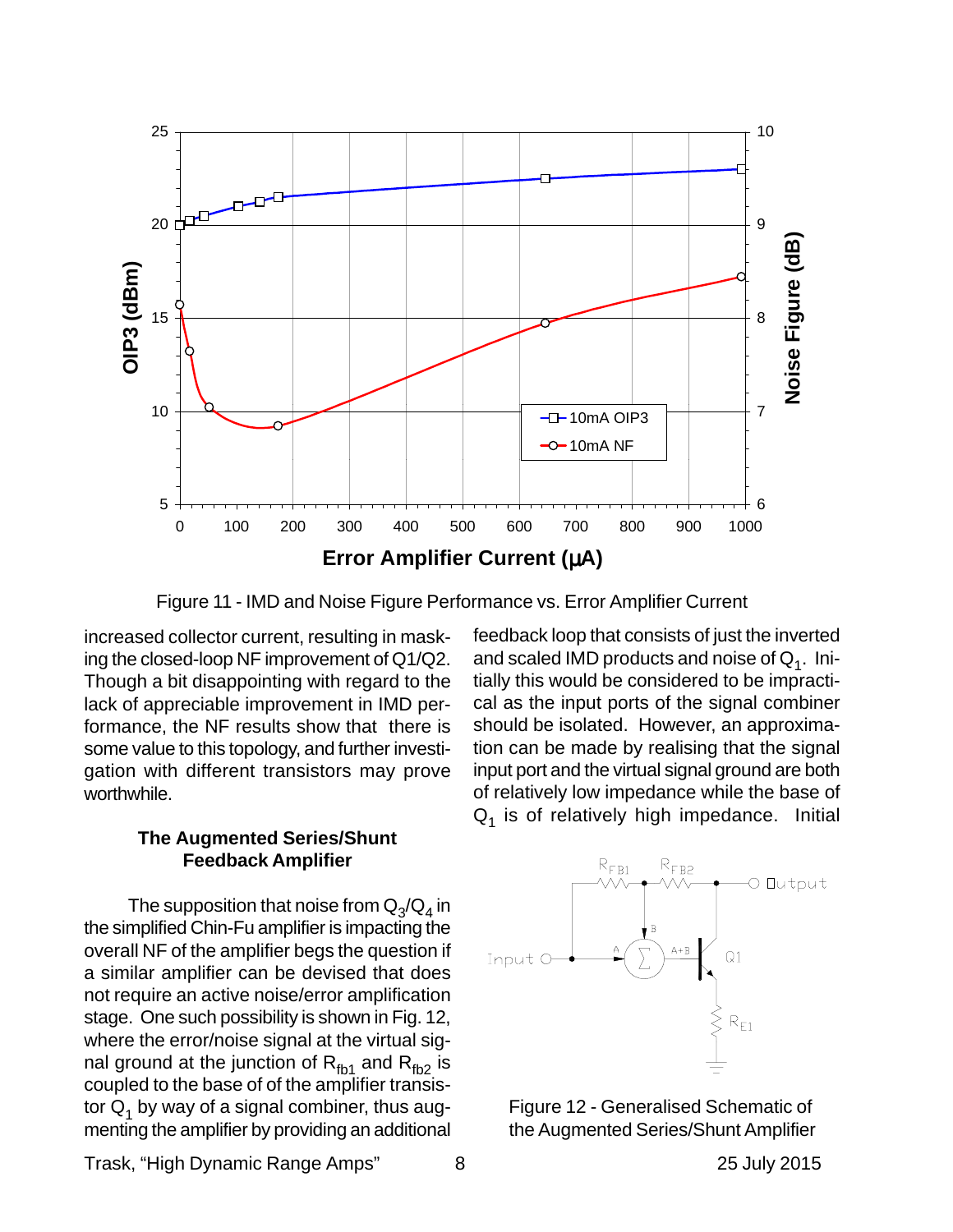

Figure 13 - Generalised Distortion Model of the Augmented Series/Shunt Amplifier

PSpice simulations shows this approximation to be valid. Interestingly, transistor  $Q_1$  is providing its own predistortion.

Referring to Fig. 13, the distortion model of the augmented series/shunt amplifier includes a distortion-free amplification stage of voltage gain B between the signal null and the signal combiner. The open-loop distortion voltage seen at the output is determined by way of:

$$
V_{OUT} = -\left(\frac{A V_{OUT} R_{S}}{R_{S} + R_{F1} + R_{F2}}\right) - \left(\frac{A B V_{OUT} (R_{S} + R_{F1})}{R_{S} + R_{F1} + R_{F2}}\right) + V_{IMD}
$$
(12)

where  $V_{IMD}$  is the open-loop distortion voltage and A is the voltage gain of the amplifier. Eq. 13 is the closed-form solution, which shows that the output distortion decreases as the error/ noise signal gain B increases, and becomes zero as B approaches infinity:

$$
V_{\text{OUT}} \to 0\big|_{B\to\infty} \tag{14}
$$

A passive realisation of the augmented



Figure 14 - Generalised Schematic of the Augmented Series/Shunt Amplifier with Passive Feedback

series/shunt amplifier is shown in Fig. 14, where a wideband transformer of turns ratio N:1 is used as the signal combiner. The resulting output distortion voltage is approximately that of Eq. 13, substituting N for the error/noise gain variable B, as shown in Eq. 15.

Referring to Fig. 15, the noise model of the augmented series/shunt amplifier includes the input noise sources  $V_N$  of amplifier A. The open-loop equation for the total output noise is:

$$
V_{OUT} = -\left(\frac{A V_{N} R_{S}}{R_{S} + R_{F1} + R_{F2}}\right) - \left(\frac{A B V_{N} (R_{S} + R_{F1})}{R_{S} + R_{F1} + R_{F2}}\right) - A V_{N}
$$
 (16)

and Eq. 17 is the closed-loop form. In the same manner as with the discussion of the distortion properties, when the signal gain B is increased to infinity, the total output noise becomes:

$$
V_{\text{OUT}} \to 0\big|_{B\to\infty} \tag{18}
$$

$$
V_{OUT} = V_{IMD} \left( \frac{R_{s} + R_{F1} + R_{F2}}{R_{s} (1 + A + AB) + R_{F1} (1 + AB) + R_{F2}} \right)
$$
(13)

$$
V_{\text{OUT}} \approx V_{\text{IMD}} \left( \frac{R_{\text{S}} + R_{\text{F1}} + R_{\text{F2}}}{R_{\text{S}} \left( 1 + A + AN \right) + R_{\text{F1}} \left( 1 + AN \right) + R_{\text{F2}}} \right)
$$
(15)

$$
V_{OUT} = -A V_{N} \left( \frac{R_{S} + R_{F1} + R_{F2}}{R_{S} (1 + A + AB) + R_{F1} (1 + AB) + R_{F2}} \right)
$$
(17)

Trask, "High Dynamic Range Amps" 9 25 July 2015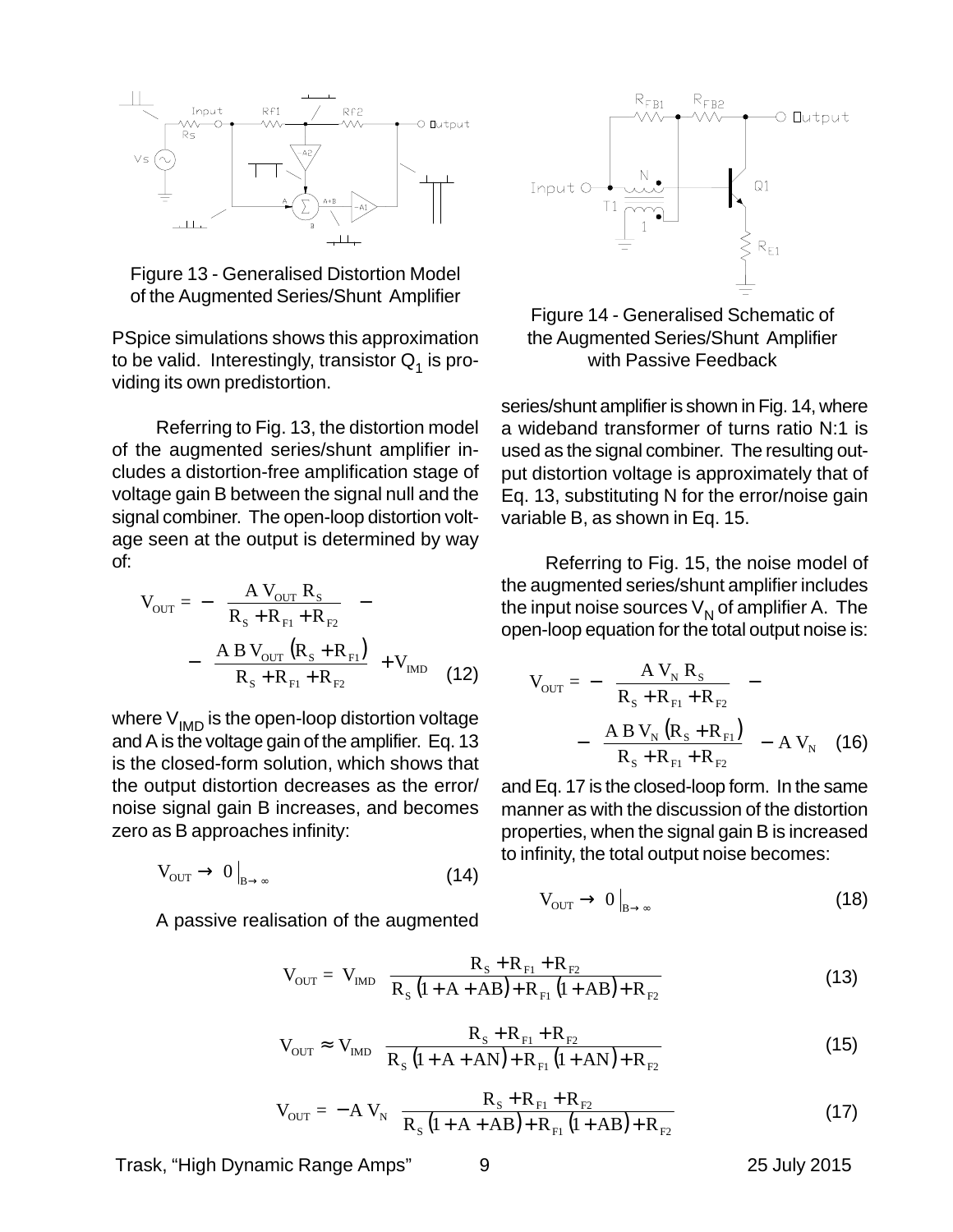$$
V_{\text{OUT}} = -A V_{N} \left( \frac{R_{S} + R_{F1} + R_{F2}}{R_{S} (1 + A + AN) + R_{F1} (1 + AN) + R_{F2}} \right)
$$
(19)

Referring back to Fig. 14, where a wideband transformer of turns ratio N:1 is used as the signal combiner, the resulting output noise voltage for a passive realisation of the augmented series/shunt amplifier is approximately that of Eq. 17, substituting N for the error/noise gain variable B, as shown in Eq. 19.

#### **Prototype Design and Evaluation**

The topology and analysis of the augmented series/shunt amplifier indicates that the noise and distortion performance of the common series/shunt amplifier can be improved by providing an additional feedback path that consists of a lossless, distortion-free wideband transformer. To evaluate the degree of improvement, a prototype circuit was constructed, the schematic of which is shown in Fig. 16. In order to make a proper comparison with the earlier simplified Chin-Fu amplifier of Fig. 10, the same parts were used, and the overall modifications consisted mainly of the inclusion of transformer  $T_2$ .

Some discussion of tranformer  $T_2$  is necessary as it is not exactly straight-forward. Since the circuit is balanced rather than singlesided, the secondary winding is shared between the two sides. To be consistent with good wideband transformer construction practice, only those configurations that can be achieved





with 2-wire bifilar and 3-wire trifilar windings were used (23).

The first form was made with a single winding of three trifilar turns on a Fair-Rite 2843002402 binocular core, shown in Fig. 17. This results in a 1:1:1 transformer for the balanced amplifier, which is the equivalent of a 1:0.5 (or 2:1) transformer for a single-sided amplifier.

The second form was made with a pair of three bifilar turns on a Fair-Rite 2843002402 binocular core, with one wire from each bifilar pair connected in series, as shown in Fig. 18. This results in a 1:2:1 transformer for the balanced amplifier, which is the equivalent of a 1:1 transformer for a single-sided amplifier.

Lastly, a third form was made with a pair of trifilar turns on a Fair-Rite 2843002402 binocular core, with two wires from each trifilar bundle connected in series alternately, as shown in Fig. 19. This results in a 1:4:1 transformer for the balanced amplifier, which is the equivalent of a 1:2 transformer for a singlesided amplifier.

Testing conditions are kept as with the previous circuit shown in Fig. 10 so as to make a proper comparison, with  $R_{10}$  having been adjusted for the same 10mA of collector current for  $Q_1/Q_2$ . Both NF and IMD tests were performed at a frequency of 10MHz.



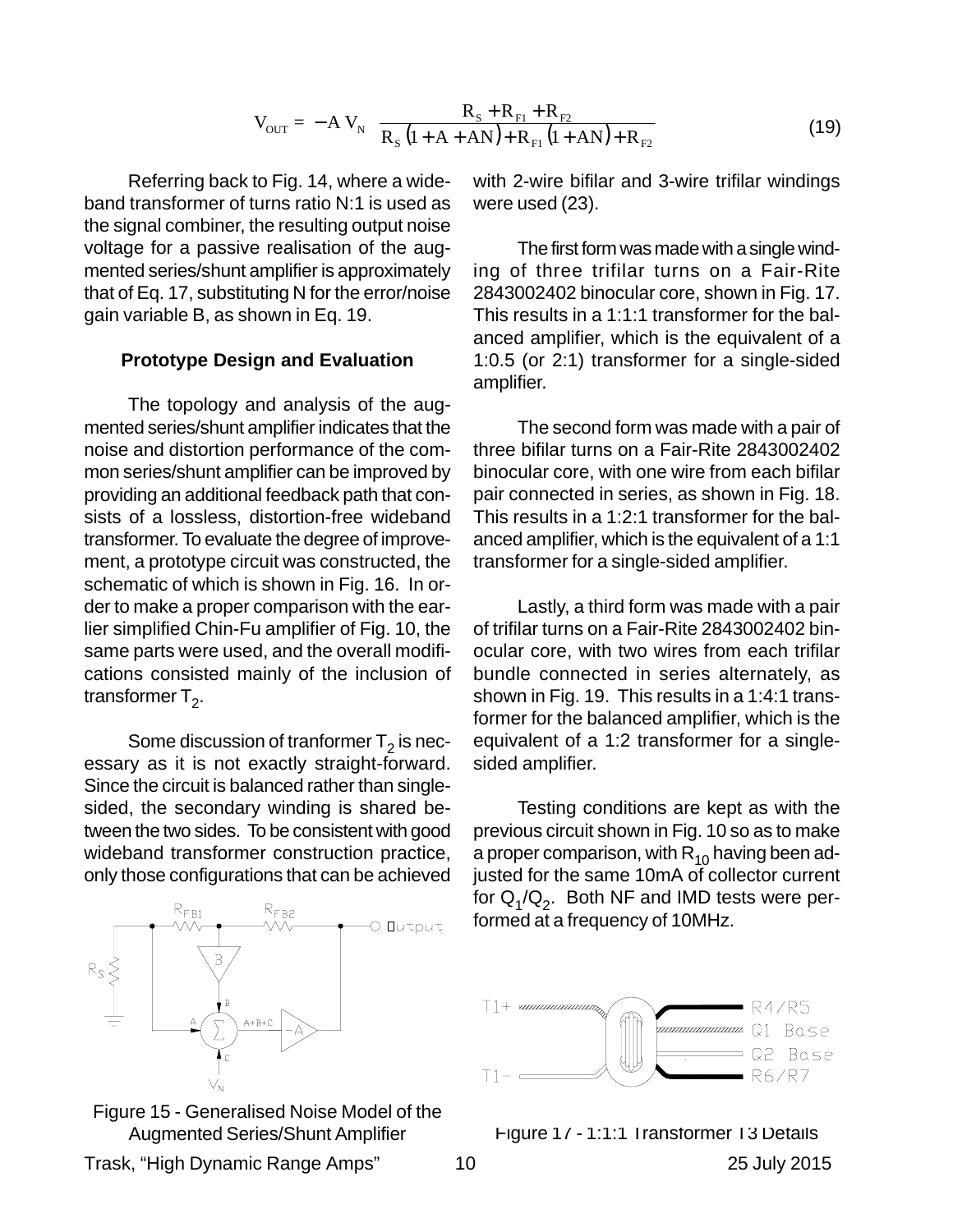



The test results given in Fig. 20 show that the augmented series/shunt amplifier has a significant advantage in IMD performance over the earlier modified Chin-Fu amplifier, and it appears that at least for the devices and transformers used, the improvement in  $OIP<sub>3</sub>$  is directly proportional with the turns ratio of transformer  $T_2$ .

The NF performance shows a moderate



Trask, "High Dynamic Range Amps" 11 25 July 2015

improvement over that of the modified Chin-Fu amplifier, but the minimum was unexpected. Simulations with PSpice verfied that this would occur with varying turns ratios of transformer  $T<sub>2</sub>$ , and the hypothesis here is that the source impedance seen by the base of transistor  $Q_1$  varies as the turns ratio N of  $T_2$  is varied. Referring to Fig. 21, the source impedance  $R_N$  seen by the base of transistor  $Q_1$  can be approximated as:



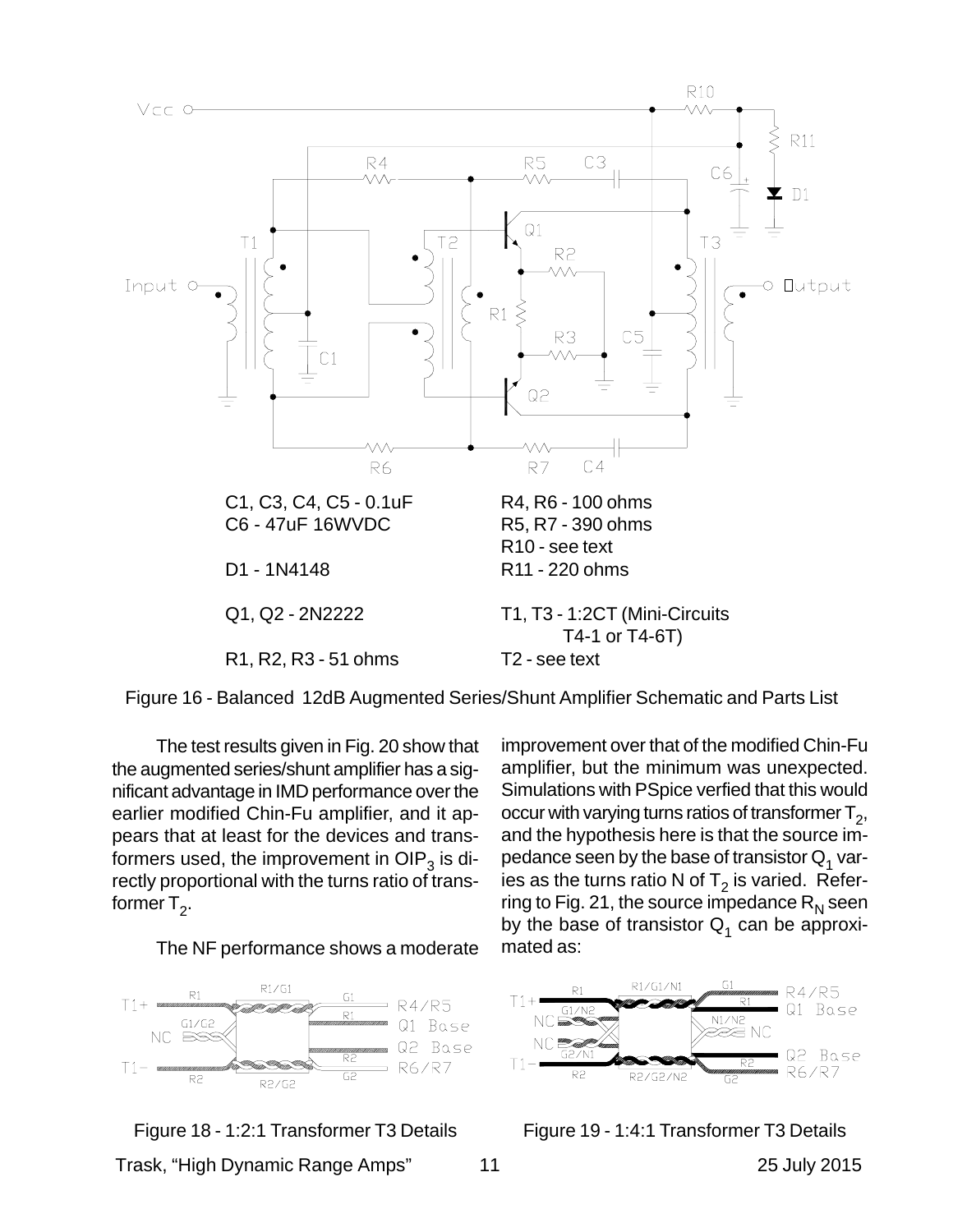

**Feedback Transformer Turns Ratio**

Figure 10 - 12dB Proposed Amplifier IMD and NF Performance

$$
R_{N} \approx R_{S} \|(R_{F1} + R_{F2} + R_{L}) +
$$
  
+ N (R<sub>S</sub> + R<sub>F1</sub>) \| (R<sub>F2</sub> + R<sub>L</sub>)=  
=  $\frac{R_{S} (R_{F1} + R_{F2} + R_{L})}{R_{S} + R_{F1} + R_{F2} + R_{L}}$   
+  $\frac{N (R_{S} + R_{F1}) (R_{F2} + R_{L})}{R_{S} + R_{F1} + R_{F2} + R_{L}}$  (20)

This presents interesting possibilities, as the NF of the augmented series/shunt ampli-



Figure 21 - Source Impedance Model of the Augmented Series/Shunt Amplifier

fier can be adjusted by selecting an appropriate turns ratio N for transformer  $T_2$ , while at the same time transformer  $T<sub>2</sub>$  provides improved IMD performance over other forms of small signal amplifiers discussed here.

#### **Synopsis**

Various forms of amplifiers have been shown in the literature to provide improved NF performance by way of feedforward (Bruccoleri) and signal nulling (Chin-Fu et al) and other signal combining techniques (24). These amplifiers discussed herein have provided inspiration in devising yet another topology that provide improved NF and IMD performance and which can be reduced to practice using common discrete components.

Trask, "High Dynamic Range Amps" 12 12 12 25 July 2015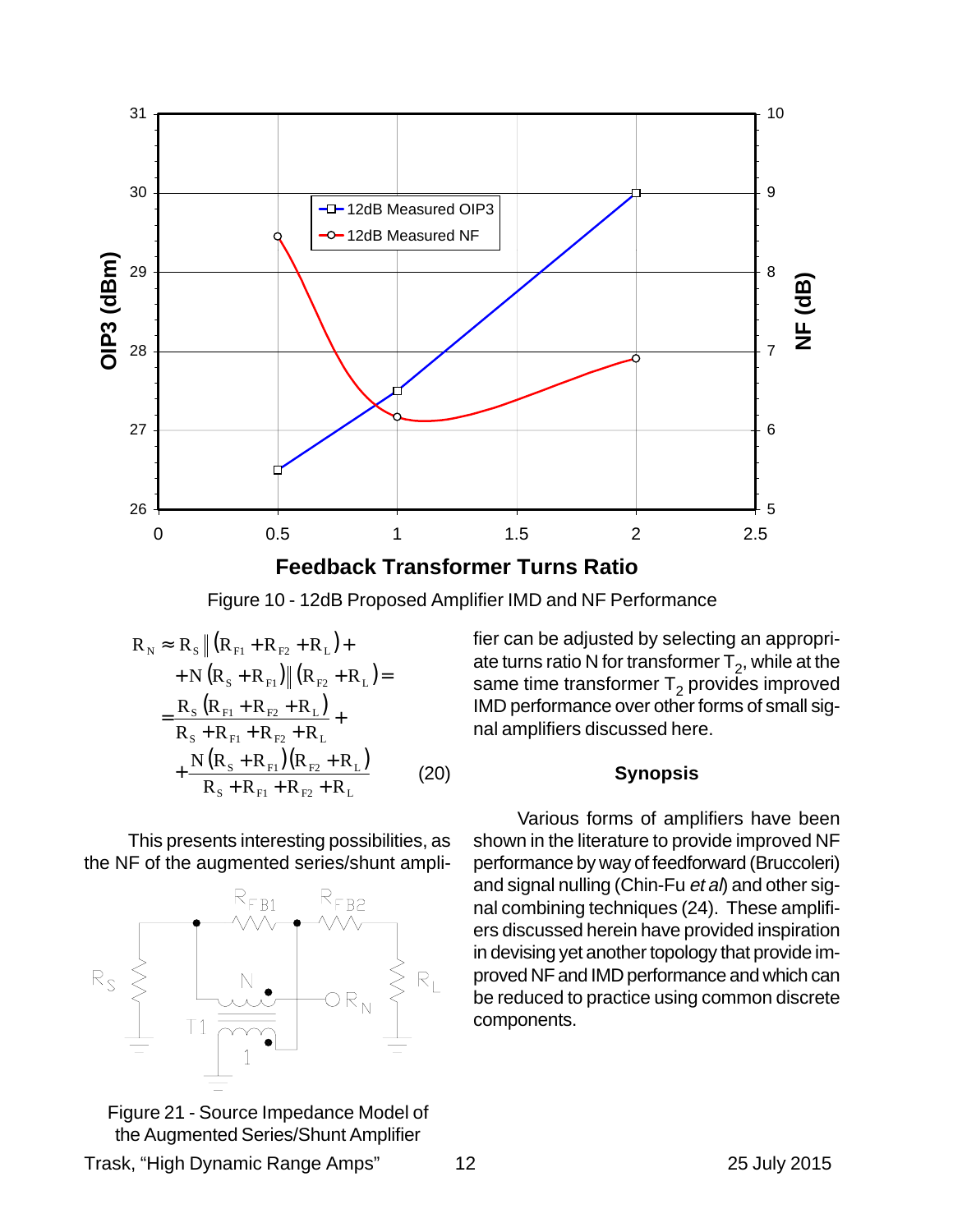## **References**

- 1. Brubaker, R., Semiconductor Noise Figure Considerations, Motorola Application Note AN-421, August 1972.
- 2. Kuleshov, V.N. and T.I. Boldyreva, "1/f AM and PM Noise in Bipolar Transistor Amplifiers: Sources, Ways of Influence, Techniques of Reduction," 1997 IEEE International Frequency Control Symposium (IFCS 1997), pp. 446-455.
- 3. Cherry, E.M. and D.E. Hooper, "Amplifying Devices and Low-Pass Amplifier Design," Wiley, 1968.
- 4. Rohde, Ulrich L. and F. Hagemeyer, "Feedback Technique Improves Oscillator Phase Noise," Microwaves & RF, November 1998, pp. 61-70.
- 5. Hagemeyer, F., "Low Noise Oscillator Circuit Having Negative Feedback," US Patent 5,900,788, 4 May 1999.
- 6. Trask, C., "Distortion Improvement of Lossless Feedback Amplifiers Using Augmentation," 1999 IEEE Midwest Symposium on Circuits and Systems, Las Cruces, New Mexico, August 1999.
- 7. Trask, C., "Lossless Feedback Amplifiers with Linearity Augmentation," US Patent 6,172,563, 9 January 2001.
- 8. Walls, F.L., E.S. Ferre-Pikal, and S.R. Jefferts, "The Origin of 1/f PM and AM Noise in Bipolar Junction Transistor Amplifiers," 1995 IEEE International Frequency Control Symposium (IFCS 1995), pp. 294-304.
- 9. Darabi, H. and A.A. Abidi, "Noise in RF-CMOS Mixers: A Simple Physical Model," IEEE Transactions on Solid State Circuits, Vol. 35, No. 1, January 2000, pp. 15-25.
- 10. Bruccoleri, F., "Wide-Band Low-Noise Amplifier Techniques in CMOS," PhD dissertation, University of Twente, Enschede, The Netherlands, 2003.
- 11. Bruccoleri, F., A.M. Klumperink, and B. Nauta, "Wide-Band CMOC Low-Noise Amplifier Exploiting Thermal Noise Canceling," IEEE Journal of Solid-State Circuits, Vol. 39, No. 2, February 2004, pp. 275-282.
- 12. Bruccoleri, F., A.M. Klumperink, and B. Nauta, "Noise Canceling in Wideband CMOS LNAs," 2002 IEEE International Solid State Circuits Conferenece (ISSCC 2002).
- 13. Bruccoleri, F., E.A.M. Klumperink, and B. Nauta, Wideband Low Noise Amplifiers Exploiting Thermal Noise Cancellation, Springer, 2005.
- 14. Chen, S.C., R.L. Wang, H.C. Kuo, M.L. Kung, and C.S. Gao, "The Design of Full-Band (3.1- 10.6GHz) CMOS UWB Low Noise Amplifier with Thermal Noise Canceling," 2006 Asia-Pacific Microwave Conference.
- 15. Im, D., I. Nam, H.T. Kim, and K. Lee, "A Wideband CMOS Low Noise Amplifier Employing Noise and IMS Cancellation for a Digital TV Tuner," IEEE Journal of Solid State Circuits, Vol. 44, No. 3, March 2009, pp. 686-698.
- 16. Li, Q., Y.P. Zhang, and J.S. Chang, "An Inductorless Low-Noise Amplifier with Noise Cancellation for UWB Receiver Front-End," 2006, pp.
- 17. Merkin, T.B., J.C. Li, S. Jung, M. Lu, J. Gao, and S.C. Lee, "A 100-960MHz CMOS Untra-Wideband Low Noise Amplifier," 2008, pp. 141-144.
- 18. Chin-Fu, L., C. Shih-Chien, and H. Po-Chiun, "A Noise-Suppressed Amplifier with a Signal-Nulled Feedback for Wideband Applications," 2008 IEEE Asian Solid-State Circuits Conference, Fukuoka, Japan, November 2008.
- 19. Seader, L.D. and J.E. Sterrett, "Unit Transistor Amplifier with Matched Input and Output Impedances," US Patent 3,493,882, 3 February 1970.

Trask, "High Dynamic Range Amps" 13 25 July 2015